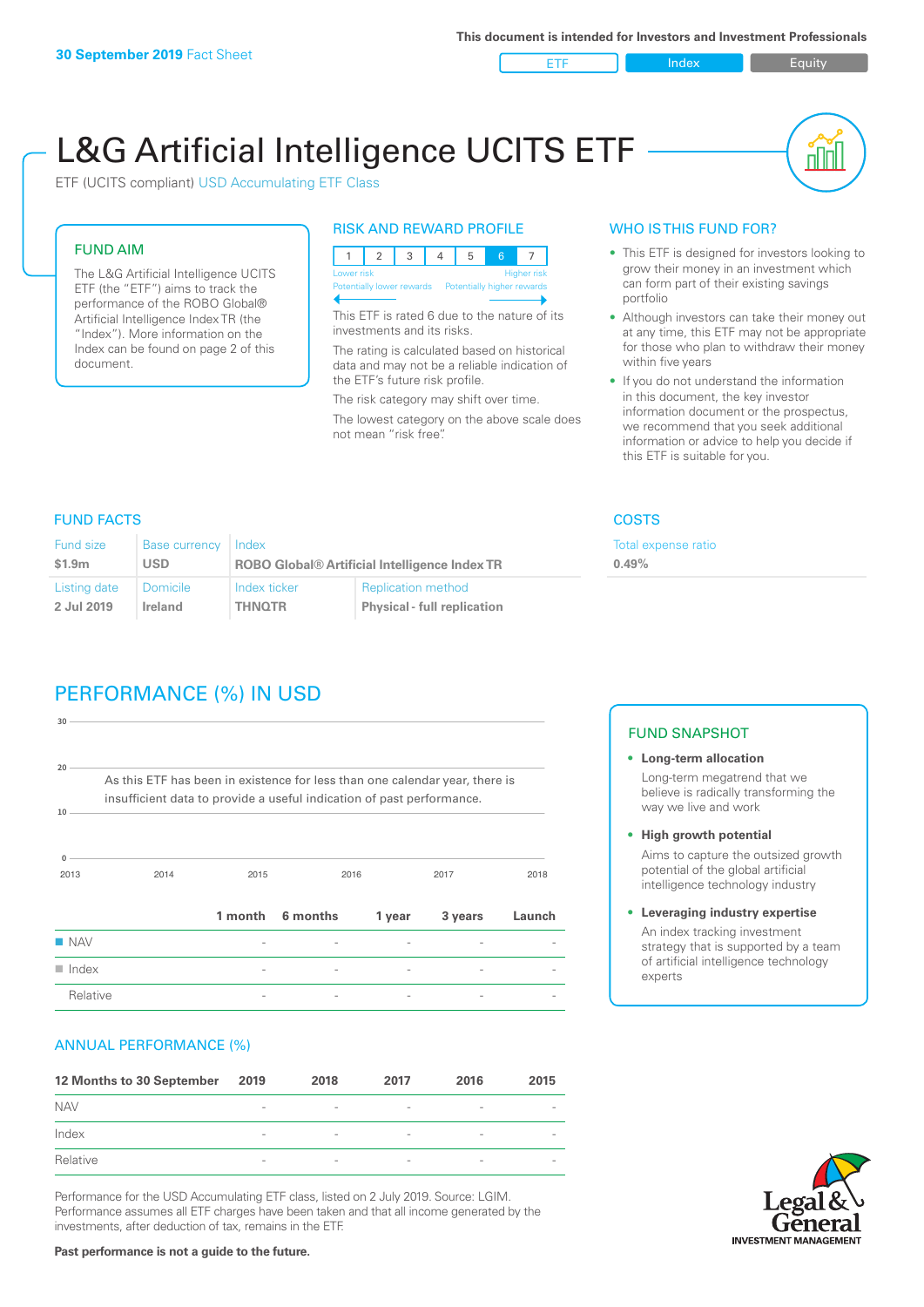# L&G Artificial Intelligence UCITS ETF

ETF (UCITS compliant) USD Accumulating ETF Class

### INDEX BREAKDOWN

The breakdowns below relate to the Index. The ETF's portfolio may deviate from the below. All data source LGIM unless otherwise stated. Totals may not sum to 100% due to rounding.



| ■ Business Process        | 186  |
|---------------------------|------|
| ■ Network & Security      | 13.9 |
| ■ Semiconductor           | 13.0 |
| ■ Big Data/Analytics      | 12.2 |
| Ecommerce                 | 9.7  |
| ■ Consumer                | 88   |
| Cognitive Computing       | 82   |
| Cloud Providers           | 69   |
| $\blacksquare$ Healthcare | 4.5  |
| $\blacksquare$ Other      | 42   |
|                           |      |



| ■ USD              | 85.4 |
|--------------------|------|
| EUR                | 4.6  |
| $\blacksquare$ GBP | 3.0  |
| <b>TWD</b>         | 2.5  |
| $H$ HKD            | 1.8  |
| $\blacksquare$ AUD | 1.2  |
| $\blacksquare$ JPY | 1.1  |
| $\Box$ CNY         | 0.4  |
|                    |      |
|                    |      |

■ Top 10 constituents 18.7% Rest of Index 81.3% No. of constituents in Index 71

#### TOP 10 CONSTITUENTS (%)

| Illumina                | 2.1 |
|-------------------------|-----|
| Splunk                  | 2.0 |
| <b>IBM</b>              | 1.9 |
| Alphabet A              | 1.9 |
| <b>Baidu</b>            | 1.8 |
| Microsoft               | 1.8 |
| iRobot                  | 1.8 |
| Salesforce.com          | 1.8 |
| <b>Tencent Holdings</b> | 1.8 |
| New Relic               | 1.8 |
|                         |     |

#### INDEX DESCRIPTION

The Index aims to track the performance of a basket of companies that have a distinct portion of their business and revenue derived from the field of Artificial Intelligence, and the potential to grow within this space through innovation and/or market adoption of their products and/or services.

The index is comprised of companies which are publicly traded on various stock exchanges around the world that are exposed to the "Artificial Intelligence" theme as defined by ROBO Global®. ROBO Global® created and maintains a unique database of companies across the globe that have a portion of their business and revenue associated with Artificial Intelligence and enabling technologies. The ROBO Global® Industry Classification currently identifies 11 subsectors of the Artificial Intelligence theme that present a suitable level of product and technology maturity to carry high growth and returns potential.

A company is only eligible for inclusion in the Index if it is of a sufficient size (determined by reference to the total market value of its shares) and it is sufficiently "liquid" ( a measure of how actively its shares are traded on a daily basis). Within the Index, companies are weighted according a modified AI-factor weighting scheme. The Index is rebalanced quarterly in March, June, September and December.

#### INVESTMENT MANAGER

GO ETF Solutions LLP is the investment manager for each of the exchange traded funds (ETFs) issued by Legal & General UCITS ETF Plc and is responsible for the day-to-day investment management decisions for this ETF. The team is highly experienced with respect to all aspects relating to the management of an ETF portfolio, including collateral management, OTC swap trading, adherence to UCITS regulations and counterparty exposure and monitoring.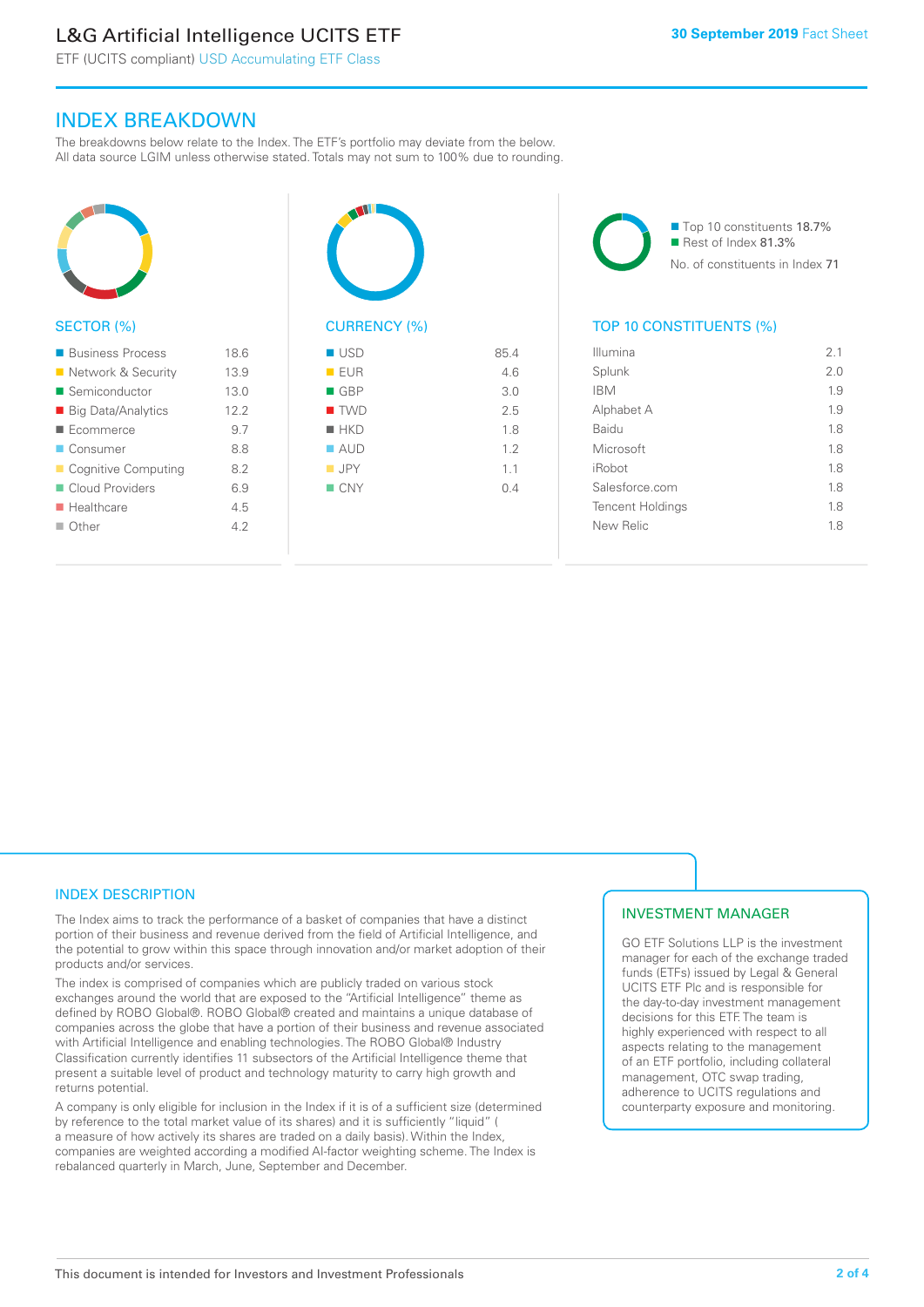# L&G Artificial Intelligence UCITS ETF

ETF (UCITS compliant) USD Accumulating ETF Class

#### KEY RISKS

- The value of an investment and any income taken from it is not guaranteed and can go down as well as up. You may not get back the amount you originally invested.
- Third party service providers (such as counterparties entering into financial derivative instruments with the ETF or the ETF's depositary) may go bankrupt and fail to pay money due to the ETF or return property belonging to the ETF.
- As the Index includes micro, small and medium-sized publicly traded companies, the ETF is subject to the risk that such companies may be more vulnerable to adverse business or economic events and greater and more unpredictable price changes than larger companies or the stock market as a whole.
- The ETF is subject to the risks associated with technology-focused companies and are particularly vulnerable to rapid developments in technology (which may leave their products out-of-date), government regulation and competition from domestic and foreign competitors who may have lower production costs. Such companies may also have difficulties establishing and maintaining patents, copyrights, trademarks and trade secrets relating to their products which could negatively affect their value.
- It may not always be possible to buy and sell ETF shares on a stock exchange or at prices closely reflecting the NAV.
- If the Index provider stops calculating the Index or if the ETF's license to track the Index is terminated, the ETF may have to be closed.

For more information, please refer to the key investor information document on our website Ø

#### TRADING INFORMATION

| <b>Exchange</b>           | <b>Currency ISIN</b> |                                   | <b>SEDOL</b> | Ticker | <b>Bloomberg</b> |
|---------------------------|----------------------|-----------------------------------|--------------|--------|------------------|
| London Stock Exchange USD |                      | IE00BK5BCD43 BKF34R8 AIAI         |              |        | AIAI LN          |
| London Stock Exchange GBX |                      | IE00BK5BCD43 BKF39F1 AIAG         |              |        | AIAG I N         |
| Borsa Italiana            | <b>FUR</b>           | IE00BK5BCD43 BKF34O7 AIAI         |              |        | AIAI IM          |
| Deutsche Börse            | <b>FUR</b>           | DE000A2PPAU8 BUXP9P2 XMLD XMLD GY |              |        |                  |

The currency shown is the trading currency of the listing.



#### SPOTLIGHT ON LEGAL & GENERAL INVESTMENT MANAGEMENT

We are one of Europe's largest asset managers and a major global investor, with assets under management of £1,134.5 billion (as at 30 June 2019). We work with a wide range of global clients, including pension schemes, sovereign wealth funds, fund distributors and retail investors.

The AUM disclosed aggregates the assets managed by LGIM in the UK, LGIMA in the US and LGIM Asia in Hong Kong. The AUM includes the value of securities and derivatives positions.

#### COUNTRY REGISTRATION



#### AVAILABILITY

| ISA eligible                    | Yes |
|---------------------------------|-----|
| SIPP eligible                   | Yes |
| <b>UK Fund Reporting Status</b> | Yes |

#### TO FIND OUT MORE

Visit **lgimetf.com**



Call **0345 070 8684**



Lines are open Monday to Friday 8.30am to 6.00pm. We may record and monitor calls. Call charges will vary.